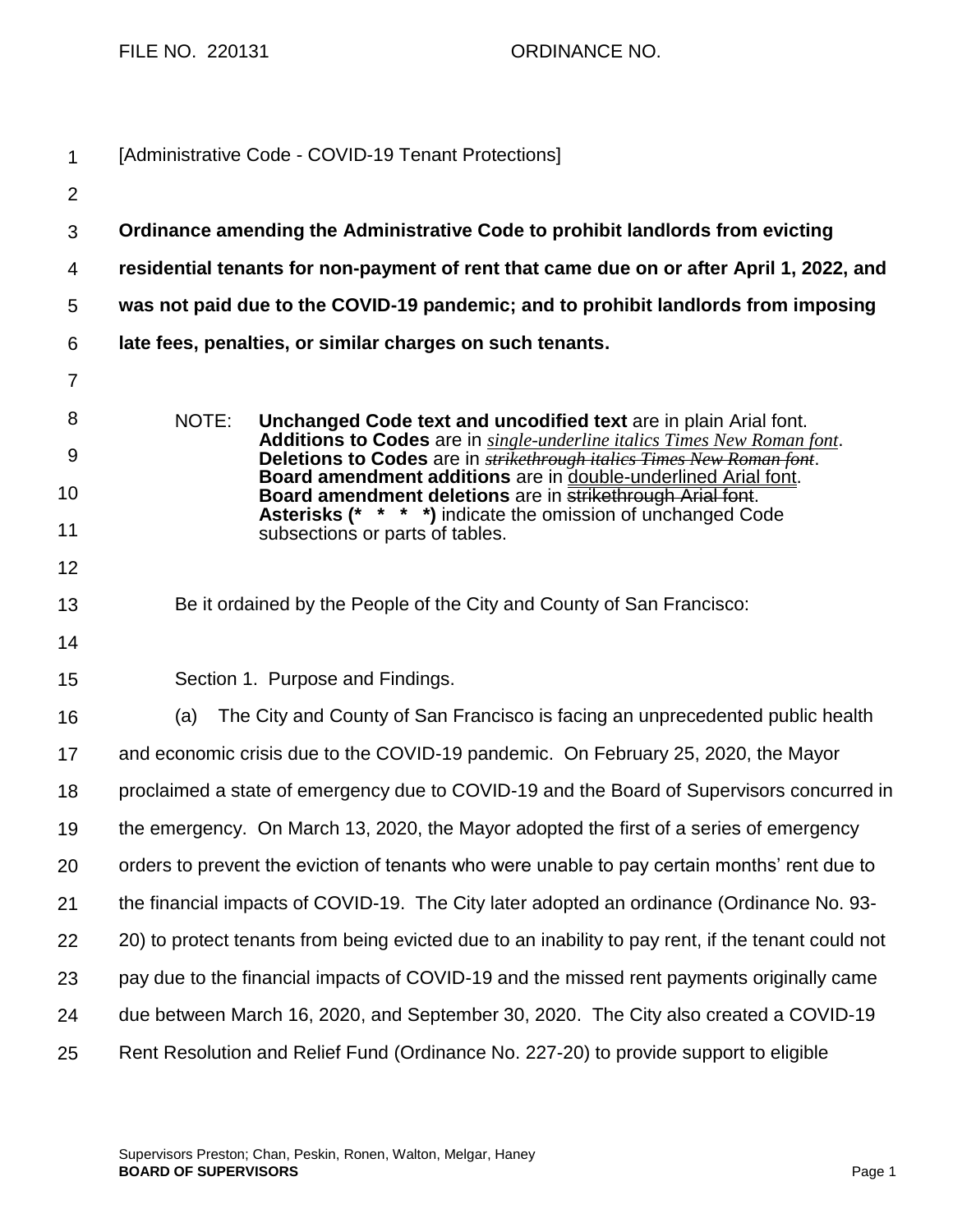1  $\mathcal{P}$ 3 4 landlords whose tenants are unable to pay rent due to the financial impacts of the COVID-19 pandemic. The Mayor allowed the emergency orders specific to non-payment evictions to lapse following the adoption of Ordinance No. 93-20, but the February 25, 2020 proclamation remains in effect due to the ongoing circumstances of the emergency.

5 6 7 8 9 10 11 12 13 14 (b) At the state level, the Legislature adopted the Tenant, Homeowner, and Small Landlord Relief and Stabilization Act of 2020 (hereafter, "AB 832"), which enacted additional eviction protections for tenants who were unable to pay their rent due to COVID-19. AB 832 addresses evictions for non-payment of rent that came due between March 1, 2020 and March 31, 2022, and states that it does not alter a local government's authority to extend, expand, renew, reenact, or newly adopt an ordinance that requires just cause for termination of a residential tenancy or amend existing ordinances that require just cause for termination of a residential tenancy, provided that such provision not apply to rental payments that came due between March 1, 2020, and March 31, 2022; and provided further that such provisions shall have no effect before April 1, 2022.

15 16 17 18 19 20 21 22 23 (c) The City finds there is a compelling need to continue providing protections to San Francisco tenants who remain unable to pay rent that comes due on or after April 1, 2022, due to the financial impacts of COVID-19. The City has made progress in reopening its economy, but the situation is still unstable and the recent surge of the highly infectious Omicron variant highlights the serious consequences that could result if evictions of the City's most vulnerable residents were to resume. Residents need to be able to stay safely in their homes and find employment opportunities within a pandemic economy, and many will be at risk of permanent displacement if evicted, and many potentially impacted renters are also essential workers on whom the City depends.

24 25 (d) Following the creation in 2021 of two federal Emergency Rental Assistance Programs, as well as the allocation of local funds, significant investments have been made to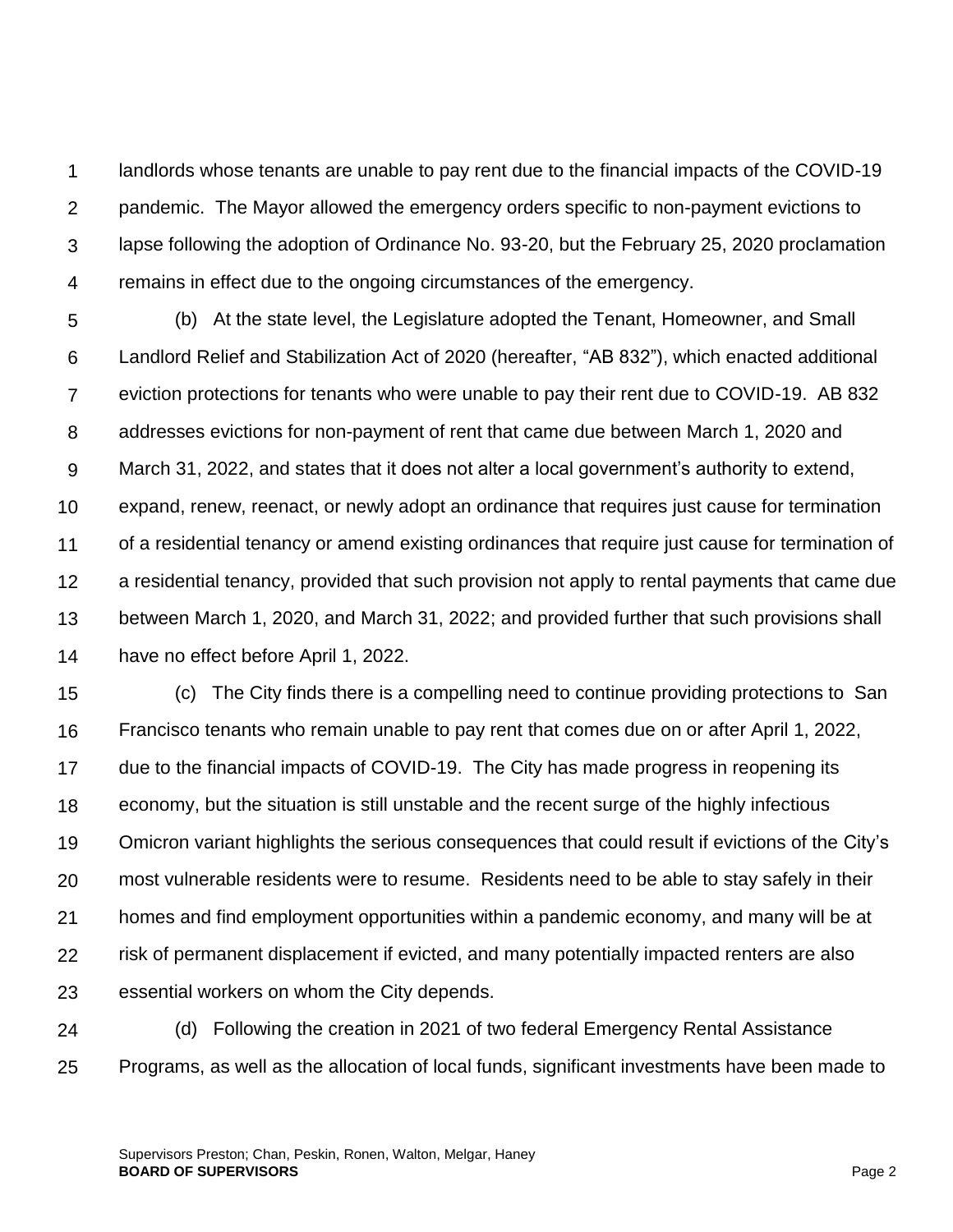1  $\mathcal{P}$ 3 4 5 6 7 8 9 COVID-19 rent relief programs for the benefit of San Francisco landlords and tenants, including \$120 million in combined federal dollars, \$42 million in funding from Proposition I (including a supplemental appropriation from FY20-21), and \$20 million in funding from Proposition C. In addition, Governor Newsom publicly pledged in June 2021 to cover all of the unpaid rent for low income tenants. But despite these developments, rent relief has lagged. While many claims for rent relief have been processed, recent figures show that as of February 1, 2022, approximately 11,000 applications for rent relief remain outstanding and that of the \$266 million in requested relief from San Francisco residents, only \$81 million in funds have been disbursed.

10 11 12 13 14 15 16 (e) The Board of Supervisors finds it is in the public interest to prevent tenant displacement in San Francisco due to COVID-19 to the maximum extent permitted by law. Pursuant to the City's regular authority to regulate evictions, and consistent with AB 832, this ordinance applies to rent payments that originally came due on or after April 1, 2022, through the end of the Mayor's proclamation of emergency related to the COVID-19 pandemic. Nothing in this ordinance shall affect or impair the application of any other City law or AB 832 with respect to rent payments that originally came due before April 1, 2022.

- 17 18 19 20 21 22 23 24 25 (f) Finally, the Board of Supervisors finds it is appropriate to repeal Ordinance No. 157-21. The City adopted Ordinance No. 157-21 as an interim measure before AB 832 was adopted, to amend the Administrative Code to restrict landlords from evicting tenants due to the non-payment of rent that came due between October 1, 2021 and December 31, 2021. Pursuant to its terms, Ordinance No. 157-21, although enacted, never became operative (and thus was never codified), and at this point will not become operative, as the State of California did not modify California Code of Civil Procedure Section 1179.05 in order to allow the City to regulate evictions for non-payment during the time period that Ordinance No. 157-21 covered.
	- Supervisors Preston; Chan, Peskin, Ronen, Walton, Melgar, Haney **BOARD OF SUPERVISORS** Page 3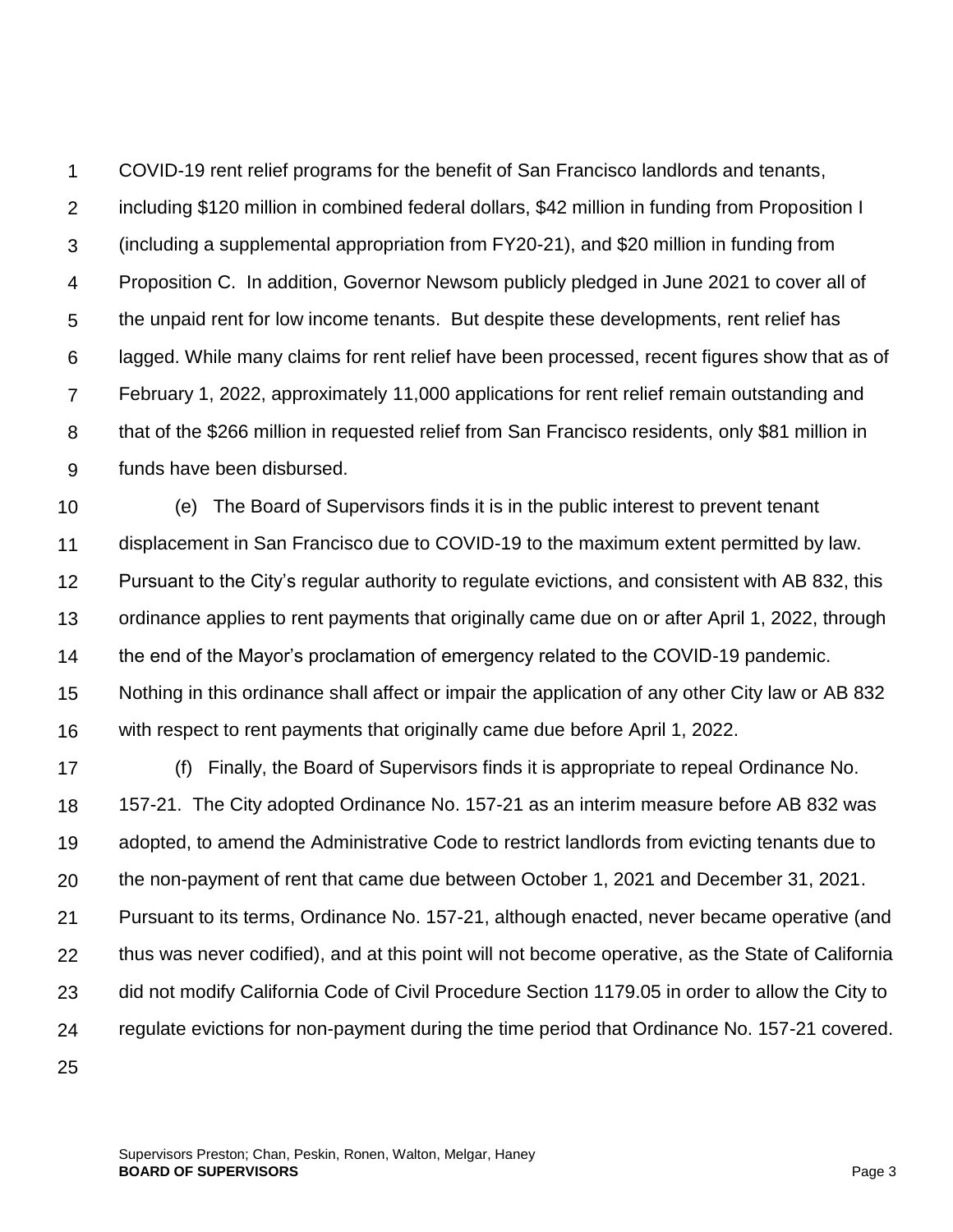1  $\mathcal{P}$ 3 4 5 6 7 8 9 10 11 12 13 14 15 16 17 18 19 20 21 22 23 24 25 Section 2. Repeal of Ordinance No. 157-21. (a) Ordinance No. 157-21 is deemed null and void and is hereby repealed. (b) The Clerk of the Board of Supervisors shall place a copy of this ordinance in Board File No. 210601, the file for Ordinance No. 157-21, and shall place a notation on the Board's website indicating that Ordinance No. 157-21 has been repealed by this ordinance. Section 3. The Administrative Code is hereby amended by revising Section 37.9, to read as follows: **SEC. 37.9. EVICTIONS.** Notwithstanding Section 37.3, this Section 37.9 shall apply as of August 24, 1980, to all landlords and tenants of rental units as defined in Section 37.2(r). (a) A landlord shall not endeavor to recover possession of a rental unit unless: (1) The tenant: (A) Has failed to pay the rent to which the landlord is lawfully entitled under the oral or written agreement between the tenant and landlord: \* \* \* \* (B) Habitually pays the rent late; or (C) Gives checks which are frequently returned because there are insufficient funds in the checking account; (D) Provided, however, that subsection (a)(1) shall not apply with respect to rent payments that initially became due during the time period when paragraph 2 of the Governor's Executive Order No. N-28-20 (as said time period may be extended by the Governor from time to time) was in effect, and where the tenant's failure to pay (i) arose out of a substantial decrease in household income (including, but not limited to, a substantial decrease in household income caused by layoffs or a reduction in the number of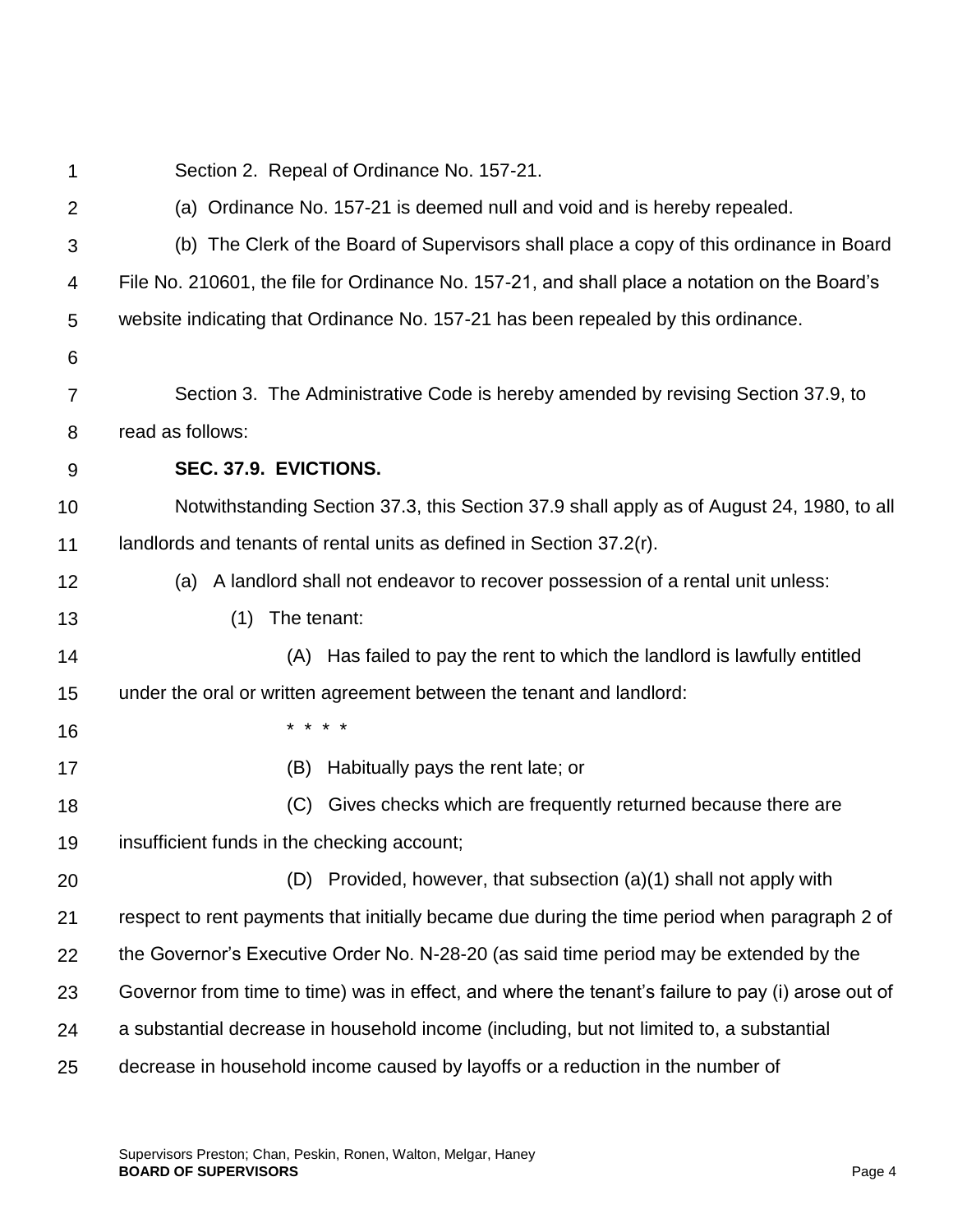1  $\mathcal{P}$ 3 4 5 6 7 8 9 10 11 12 13 compensable hours of work, or substantial out-of-pocket expenses*)*; (ii) that was caused by the COVID-19 pandemic, or by any local, state, or federal government response to COVID-19; and (iii) is documented. The types of documentation that a tenant may use to show an inability to pay due to COVID-19 may include, without limitation, bank statements, pay stubs, employment termination notices, proof of unemployment insurance claim filings, sworn affidavits, and completed forms prepared by the Rent Board. A tenant shall have the option, but shall not be required, to use third-party documentation such as a letter from an employer to show an inability to pay. The provisions of this subsection (a)(1)(D), being necessary for the welfare of the City and County of San Francisco and its residents, shall be liberally construed to effectuate its purpose, which is to protect tenants from being evicted for missing rent payments due to the COVID-19 pandemic. Nothing in this subsection (a)(1)(D) shall relieve a tenant of the obligation to pay rent, nor restrict a landlord's ability to recover rent due; *or*

14 *(E) Provided, further, that subsection (a)(1) also shall not apply with respect to* 

15 *rent payments that initially became due during the time period between April 1, 2022, and the date that* 

16 *the Mayor's proclamation of emergency related to the COVID-19 pandemic ceases to be in effect, if the* 

17 *tenant can show inability to pay the rent because of the financial impacts of the COVID-19 pandemic* 

18 *as set forth in subsection (a)(1)(D). Nothing in this subsection (a)(1)(E) shall relieve a tenant of the* 

19 *obligation to pay rent, nor restrict a landlord's ability to recover rent due.* 

20 21 22 23 24 (2) The tenant has violated a lawful obligation or covenant of tenancy other than the obligation to surrender possession upon proper notice or other than an obligation to pay a charge prohibited by Police Code Section 919.1, the violation was substantial, and the tenant fails to cure such violation after having received written notice thereof from the landlord. \* \* \* \*

25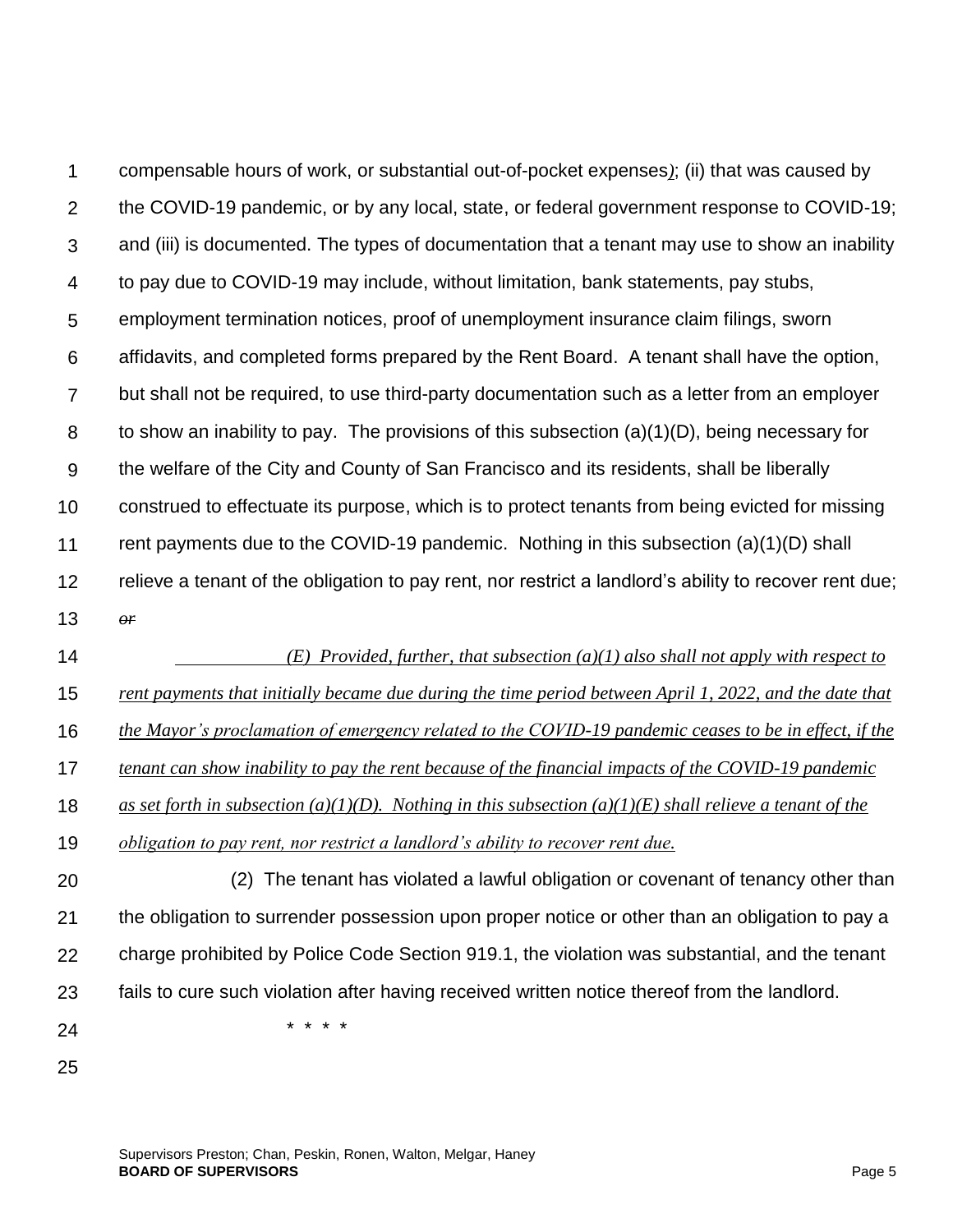1  $\mathcal{P}$ 3 4 5 6 7 8 9 10 11 12 13 14 15 16 17 18 19 20 21 22 23 (E) Notwithstanding any lease provision to the contrary, a landlord may not impose late fees, penalties, interest, liquidated damages, or similar charges due to a tenant's non-payment of rent, if the tenant can demonstrate that it missed the rent payment due to the COVID-19 pandemic as set forth in subsection*s* (a)(1)(D) *and/or (a)(1)(E)*. A landlord may not recover possession of the unit due to a tenant's failure to pay late such charges when subsection*s* (a)(1)(D) *and/or (a)(1)(E)* appl*yies*. The foregoing sentence shall not enlarge or diminish a landlord's rights with respect to such charges when subsection*s* (a)(1)(D)  $\frac{and/or(a)(1)(E)}{B}$  does not apply; or \* \* \* \* Section 4. Severability. If any section, subsection, sentence, clause, phrase, or word of this ordinance, or any application thereof to any person or circumstance, is held to be invalid or unconstitutional by a decision of a court of competent jurisdiction, such decision shall not affect the validity of the remaining portions or applications of the ordinance. The Board of Supervisors hereby declares that it would have passed this ordinance and each and every section, subsection, sentence, clause, phrase, and word not declared invalid or unconstitutional without regard to whether any other portion of this ordinance or application thereof would be subsequently declared invalid or unconstitutional. Section 5. Effective Date; Retroactivity. (a) This ordinance shall become effective on April 1, 2022, or 30 days after enactment, whichever is later. Enactment occurs when the Mayor signs the ordinance, the Mayor returns the ordinance unsigned or does not sign the ordinance within ten days of

receiving it, or the Board of Supervisors overrides the Mayor's veto of the ordinance.

25

24